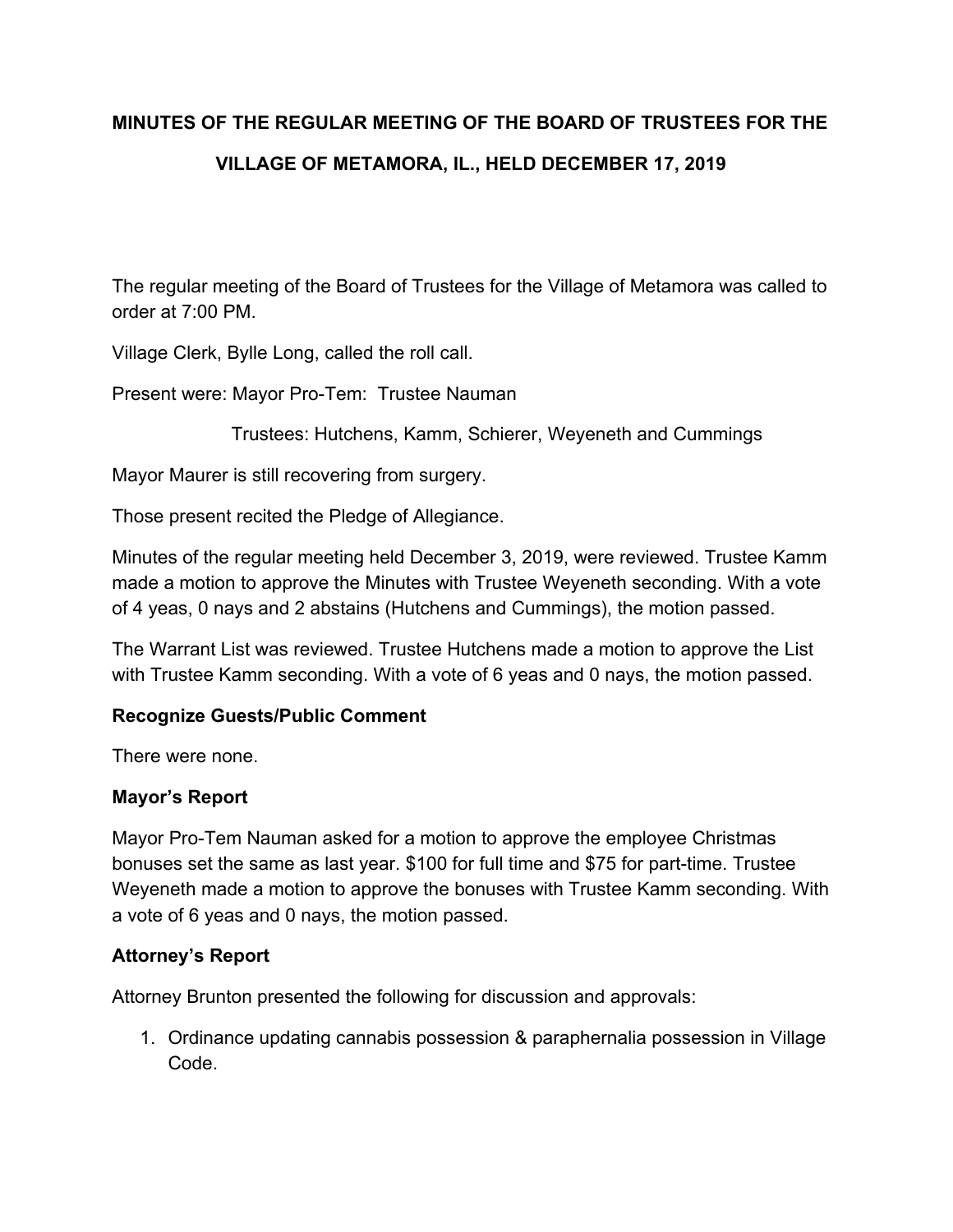- After a short discussion, Trustee Weyeneth made a motion to approve the Ordinance amending the Village Code to accommodate adult use of recreational cannabis as permitted under state law. Trustee Schierer seconded and with a vote of 6 yeas and 0 nays, the motion passed.
- 2. Discuss Zoning Regulation of Cannabis Business a discussion was held regarding the Village allowing a recreational cannabis dispensary in the Village.
- He explained the process necessary to allow a cannabis business to exist in the Village. He said the Village needs to have regulations if it was to allow such a business to come to town. At this time, he has no direction from the Board as to what he should or should not be doing.
- Mayor Pro-Tem asked if we had to be in a hurry to make this decision and Attorney Brunton said no. Mayor Pro-Tem said the examples of business regulations could be turned over to the Zoning Board for their review and recommendations. A public hearing would be held for the opinions of the residents. A suggestion was also made to put it on the ballot in the November election for the residents to vote on it. Discussions on this matter will continue.
	- 3. Employee Policy Manual Completed review of employee policy manual. Provided Board with overview of monitoring pre-employment testing for Jan. 1, 2020 effective date: reviewed provisions of "trailer bill" to CRTA.
	- 4. Stop Sign Location Review At November Village Board meeting ,a citizen raised concern regarding three intersections with stop signs for traffic control (including 1500 CR North & White Horse); reviewed Village authority to place signs at intersections in compliance with the Manual of Uniform Traffic Control Devices (MUTCD), and conferred with Village Engineer regarding intersections at issue.
- After reviewing the situations, the Village has the legal authority to place stop signs on the Village roads. The Village must comply with the MUTCD guidelines which establishes standards for any traffic control device. Engineering judgements can and are used to determine placement of any stop sign, but a traffic study is not the only way to make that determination. With that being said, he turned the topic over to Bob Kolhaus of Farnsworth for further information on the subject.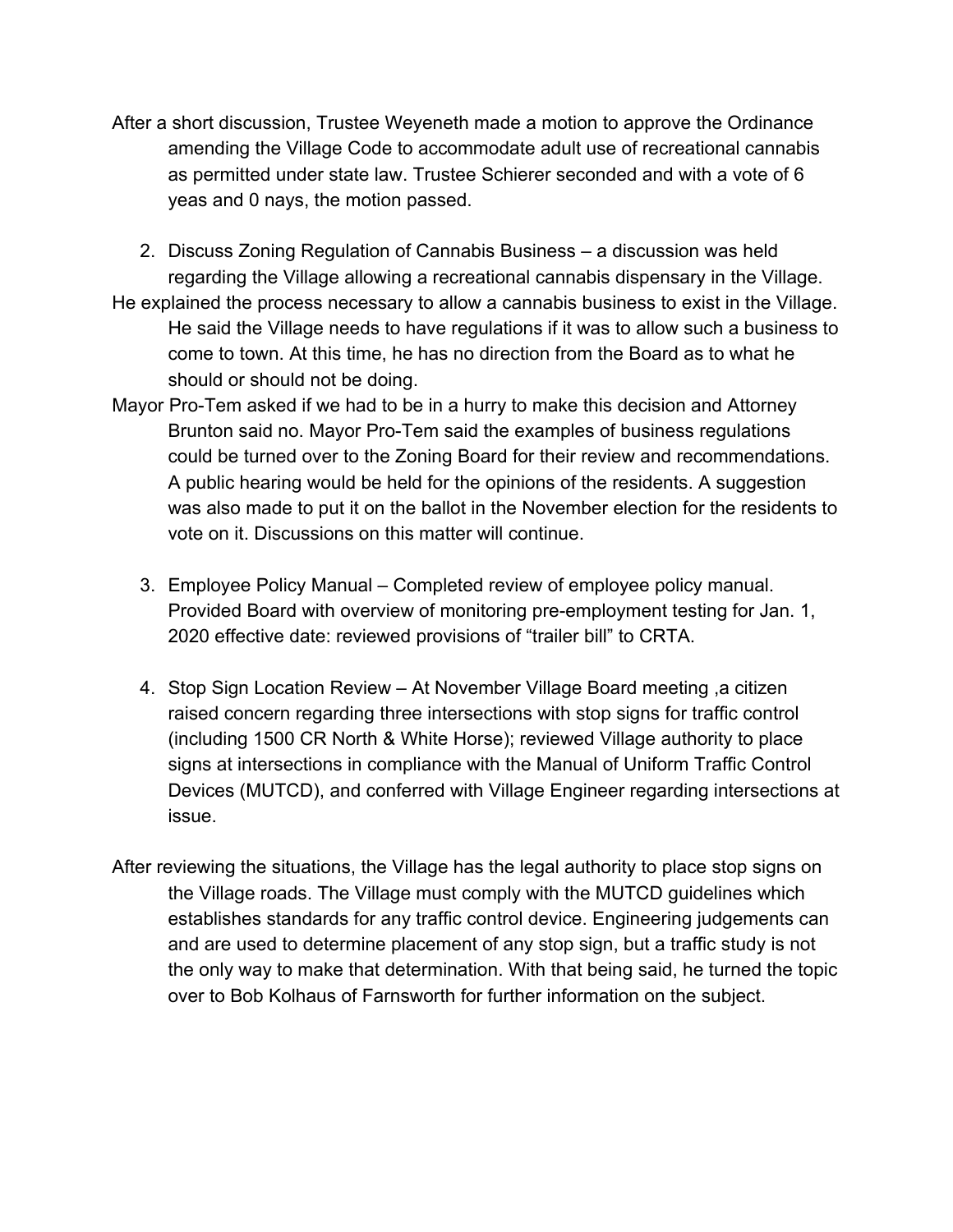## **Engineer's Report**

Bob Kolhaus continued the conversation saying the judgements of the Village Board, police and engineer's on the placement of stop signs on any street or lower use road in the Village, where concerns of safety are considered, trumps everything. The decisions made are for the safety of the community as a whole. Vehicles, pedestrians, cyclists and especially children, along with the visual effects of the surroundings are all taken into consideration.

He reported on the following:

- 1. RLF Funding Program & Watermain Project Construction during late 2020
- 2. County DCEO RLF Program No further information. Will reach out to Chuck Nagle for updates.
- 3. Drainage Improvement Projects Waiting for spring.
- 4. Well #7 Electrical tested ok, may have clogged screen
- 5. North Lift Station Gen Set Control panel to be replaced
- 6. Water Treatment Plant 500K Ground Storage Tank Board gave authorization to proceed to request bids for full blast and repaint

At this time, Mayor Pro-Tem Nauman recognized Pat Schaidle, 118 Dutch Lane, who addressed the Board regarding the re-cycling program the Village used to offer. She voiced her disappointment that it was ended but also said she was not aware of all the facts and abuses the Board had to consider in their decision.

# **Treasurer's Report**

Treasurer Garber gave the following report:

CASH BALANCES

Cash balances as of November 30, 2019, decreased \$52,375 about a 1.06% decrease from October 31, 2019.

MAJOR RECEIPTS

| State of Illinois - Total Taxes | \$77,254 |
|---------------------------------|----------|
| Metamora Township High School   | \$16,875 |
| <b>Woodford County</b>          | \$24,960 |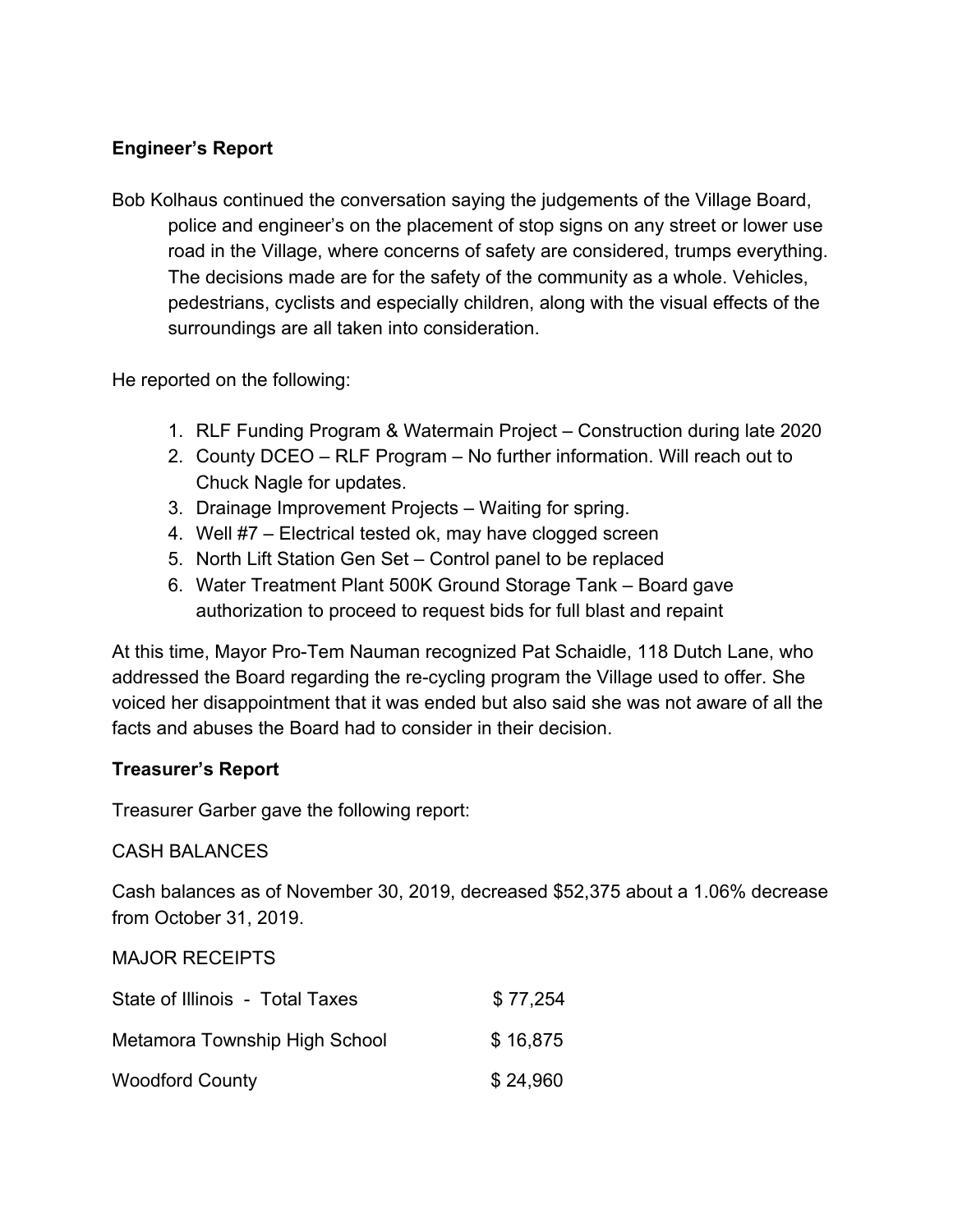#### MAJOR DISBURSEMENTS

| Ameren                    | \$17,556 |
|---------------------------|----------|
| IFPA                      | \$98,284 |
| Steffens 3-D Construction | \$27,604 |

#### **INVESTMENTS**

Funds were invested during the month of November in the Money Market at Commerce Bank earning interest at .85%. The Goodfield State Bank Money Market earned an interest rate of .25% on the balance at November 29<sup>th</sup>. The Goodfield State Bank Insured Cash Sweep Account earned 1% on the balance at November 29<sup>th</sup>. The Goodfield State Bank 36 Month CD earned interest for the quarter ended November 15, 2019 at 1.49%. The CDARS 24 Month CD earned interest for the quarter ended November 22, 2019 at 2.35%.

## **Public Works Dept.**

There was no report.

## **Police/Fire/ESD**

There was no report.

## **Finance, Economic Development, Insurance**

There was no report.

## **Employee Relations, Long Term Planning-Zoning, Special Projects**

There was no report.

#### **Old Business**

There was none.

#### **New Business**

There was none.